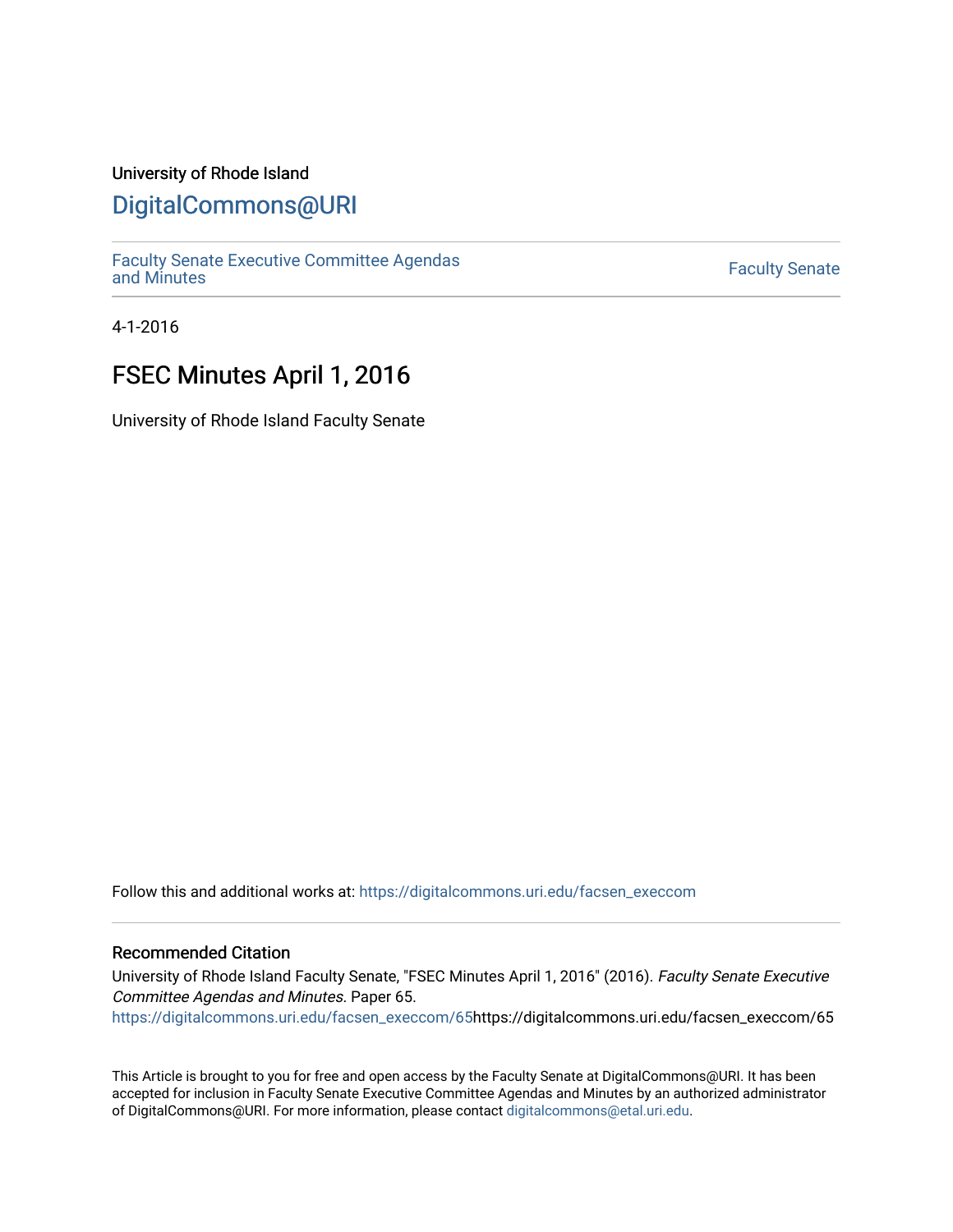

**FACULTY SENATE OFFICE**

#### **Faculty Senate Executive Committee Meeting #26 April 1, 2016**

### **MINUTES**

**1.** The meeting was called to order at 8:00 AM on Friday, April 1, 2016, in Swan 154, Chairperson Rollo-Koster presiding. Senators Kusz, Rarick, Sullivan, Tsiatas, and Welters were present.

#### **2. ONGOING BUSINESS**

- **a.** The FSEC discussed the Administrator Evaluation process, especially sections 10.90.14 and 10.90.16 of the University Manual and the disposition of the final report of the evaluation of the President. The final report of the President's evaluation has been provided to him by the Administrator Evaluation Committee charged with his review.
- **b.** The FSEC discussed agenda items for upcoming meetings with the President and the Provost.
- **c.** The FSEC discussed the ongoing solicitation of nominees for the Faculty Outstanding Service Award and the process for preparing the letters for review by the Committee members.
- **d.** The Committee discussed possible faculty candidates for election to the 2016-2017 Executive Committee.
- **e.** The FSEC discussed the need for standing committees to review and possibly revise committee membership language in the By-Laws of the Faculty Senate to accommodate the impact of the college reorganizations.

#### **3. NEW BUSINESS**

Mr. Phil Teixeira, Senior Information Technologist joined the meeting at 9:00 AM. The FSEC asked him to suggest an effective, efficient, and confidential means of voting electronically during Faculty Senate meetings. Discussion followed. Mr. Teixeira suggested using Google forms, a method of voting that would require that all Senators bring some sort of electronic device to meetings. It was suggested that extra electronic devices (laptops or iPads) be made available at meetings, if necessary. It was suggested